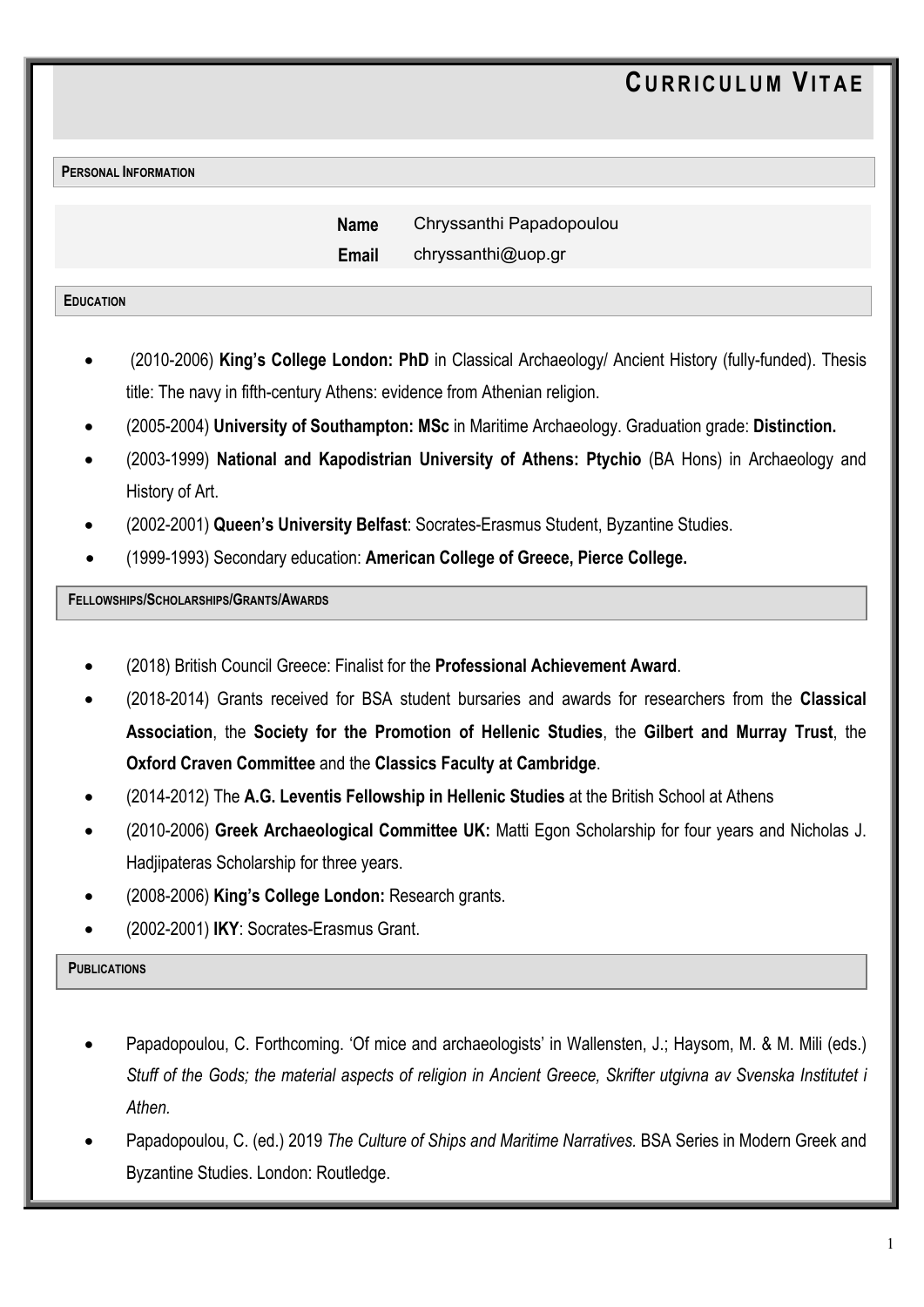- Papadopoulou, C. 2019. 'Ship cosmology: an introduction', in Papadopoulou C. (ed.) *The Culture of Ships and Maritime Narratives.* BSA Series in Modern Greek and Byzantine Studies. London: Routledge.
- Papadopoulou, C. 2019. 'What we think about when we think about ships: a journey through philosophical metaphors', in Papadopoulou C. (ed.) *The Culture of Ships and Maritime Narratives.* BSA Series in Modern Greek and Byzantine Studies. London: Routledge.
- Papadopoulou, C. 2018. 'Attic Sanctuaries'. *Archaeological Reports* 64:103-112.
- Papadopoulou, C. 2017. 'The living and their dead in Classical Athens; new evidence from Acharnai, Halai Aixonidai and Phaleron'. *Archaeological Reports* 63: 151-166.
- Cooper, J.P; Caira, G.; Opdebeeck, J.; Papadopoulou, C.; Tsiairis, V. 2017. 'A Saxon Fish Weir and undated Fish Trap Frames at Ashlett Creek, Hampshire, UK: Static Structures on a Dynamic Foreshore'. *Journal of Maritime Archaeology* 12.1: 33-69*.*
- Papadopoulou, C. 2016. 'Aixone: insights into an Athenian deme'. *Archaeological Reports* 62: 103-110.
- Papadopoulou, C. 2016. 'The phenomenon of the phantom place: archaeology and ships'. *Journal of Material Culture* 21.3: 367-382, DOI: 10.1177/1359183515623817
- Papadopoulou, C. 2015. 'A brief, phenomenological reading of the *Arkteia*', in Theodoropoulou Polychroniadou, Z. and Evely, D. (eds.) *AEGIS; essays in Mediterranean archaeology presented to Matti Egon.* Oxford: Archaeopress: 147-153.
- Papadopoulou, C. 2015. 'New discoveries in the Piraeus'. *Archaeological Reports* 61: 56-64.
- Papadopoulou, C. 2014. 'The Classical naval installations in the Piraeus'. *Archaeological Reports* 60: 50-54.
- Papadopoulou, C. 2014. 'Transforming the surroundings and its impact on cult rituals: the case study of Artemis Mounichia in the fifth century', in Moser, C. & C. Feldman (eds.) *Locating the Sacred: theoretical approaches to the emplacement of religion*. Oakville: Oxbow/Joukowsky Institute Publication Series: 111-127.
- Papadopoulou, C. 2013. 'Cyrino (M.C.) **Aphrodite**', *Journal of Hellenic Studies* 133: 220-221.
- Koutsouflakis, G.; Argyri, X.; Papadopoulou, C. & Sapountzis, I. 2013. 'Υποβρύχια Επιφανειακή Έρευνα στο Νότιο Ευβοϊκό 2006-2008 (Underwater survey in the Southern Euboean Gulf 2006-2008)', *Enalia, the Journal of the Hellenic Institute of Marine Archaeology* XI: 40-69.
- Papadopoulou, C. 2010. 'The Athenian fleet and the iconography of Aphrodite on pottery', in Smith, A.C. & S. Pickup (eds.) *Brill's companion to Aphrodite*. Brill: 217-233.
- Monograph in preparation: *Dancing Fear Away: Women and Classical Athenian Religious Rites.*
- Non-Academic Publication (short story) Papadopoulou, C. 2018. 'Clytemnestra's Palace', in *Conversations.* London: Kingston University Press: 66-70.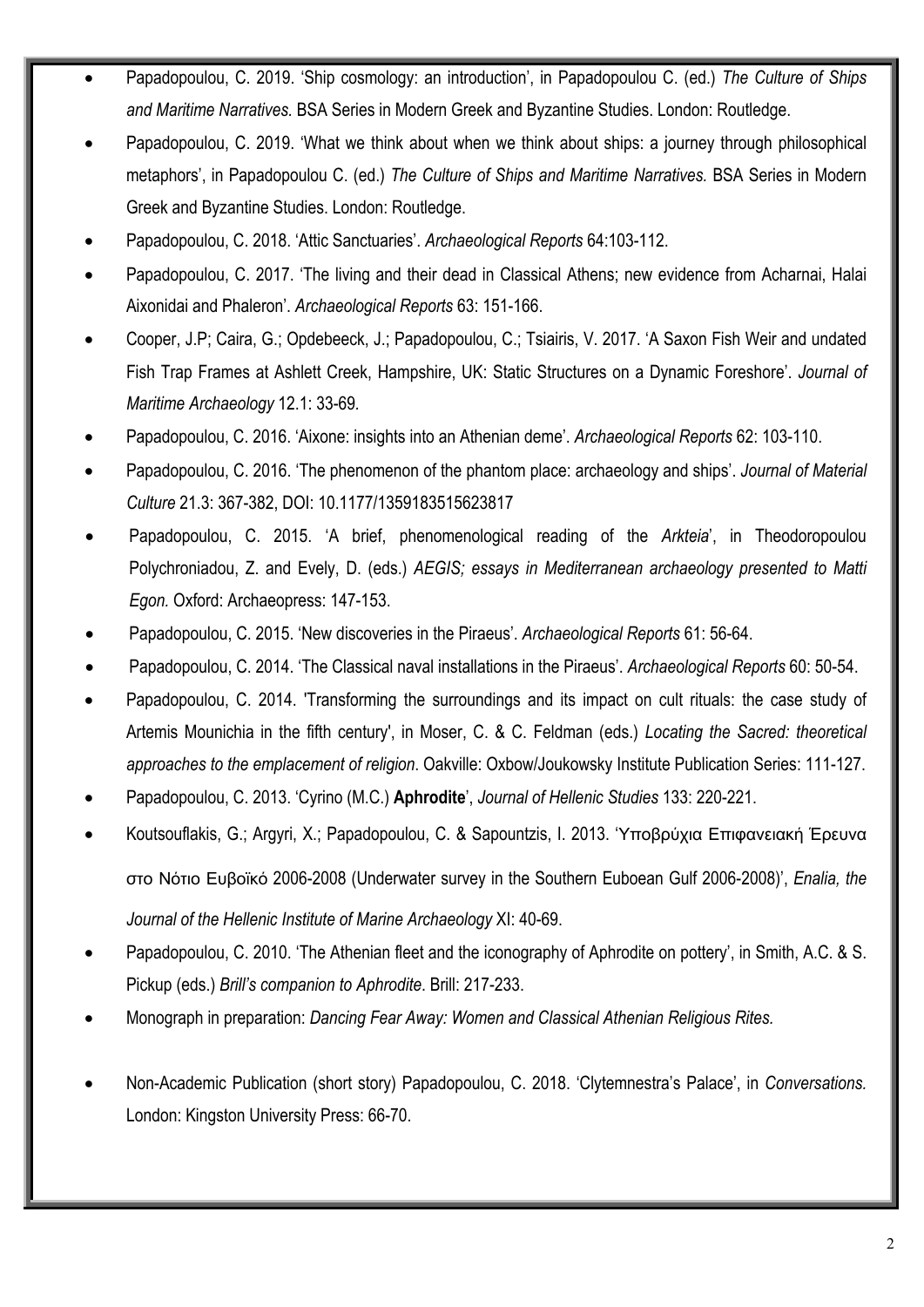**EMPLOYMENT HISTORY AND VOLUNTARY WORK**

- (2019-to present) **Assistant Professor in Maritime Archaeology**, University of the Peloponnese.
- (2014-2019) **Assistant Director**, British School at Athens.
- (March 2017-February 2018) **Research Fellow in the iMareculture European-funded Project**, University of Cyprus, Archaeological Research Unit.
- (2014-2012) **A.G. Leventis Fellow in Hellenic Studies** at the British School at Athens.
- (2011 to present) **Assistant Director** of the Mazotos Shipwreck Project, Cyprus: University of Cyprus . (Excavation of a Classical shipwreck)
- Argolikos Gulf Project, Greece: Hellenic Institute of Marine Archaeology: 2017-2006 excavation seasons. (Underwater survey, and underwater excavation of a Mycenaean shipwreck)
- **Assistant Director** of the Southern Euboean Gulf Project, Greece: Hellenic Institute of Marine Archaeology: 2013-2006 field seasons. (Underwater survey in the S. Euboean Gulf, and underwater excavation of an early Roman shipwreck)
- Fisterra survey and excavation project, Spain: Archeonauta S.L.: 2012-2011 field season. (Survey and excavation of 16<sup>th</sup> c. A.D. Spanish shipwrecks)
- Pagasitikos Gulf Project, Greece: Hellenic Institute of Marine Archaeology: 2011, 2008-2005 excavation seasons. (Underwater excavation of a Byzantine shipwreck and underwater survey and excavation of a Middle Helladic settlement)
- **Field director** of the Zea Harbour Project, Greece: Danish Institute Athens: 2009-2006 excavation seasons. (Underwater excavation and recording of Classical shipsheds in the Piraeus)
- University of Thessaly: Kythnos, Greece: 2007-2006 seasons. (Underwater survey and excavation of Classical harbour remains)
- American School of Classical Studies Athens: Athenian Agora: July 2006-December 2005 and July 2004- December 2003. (Intern)
- American School of Classical Studies Athens: Corinth Excavation: June 2006.
- University of Southampton, Centre for Maritime Archaeology: May 2005. (Excavation of an Elizabethan shipwreck in river Axe, UK)
- University of Rhodes: 2004-2003 field seasons. (Land excavation and survey of Mesolithic and Neolithic sites in Icaria, Mykonos and Kythnos, Greece)
- University of Athens: May 2003 (Land excavation of a Classical complex in Athens)
- National Gallery, Athens: 2003 (Intern)
- Queen's University Belfast: Language Centre: 2002 (Creation of a computer-based, interactive language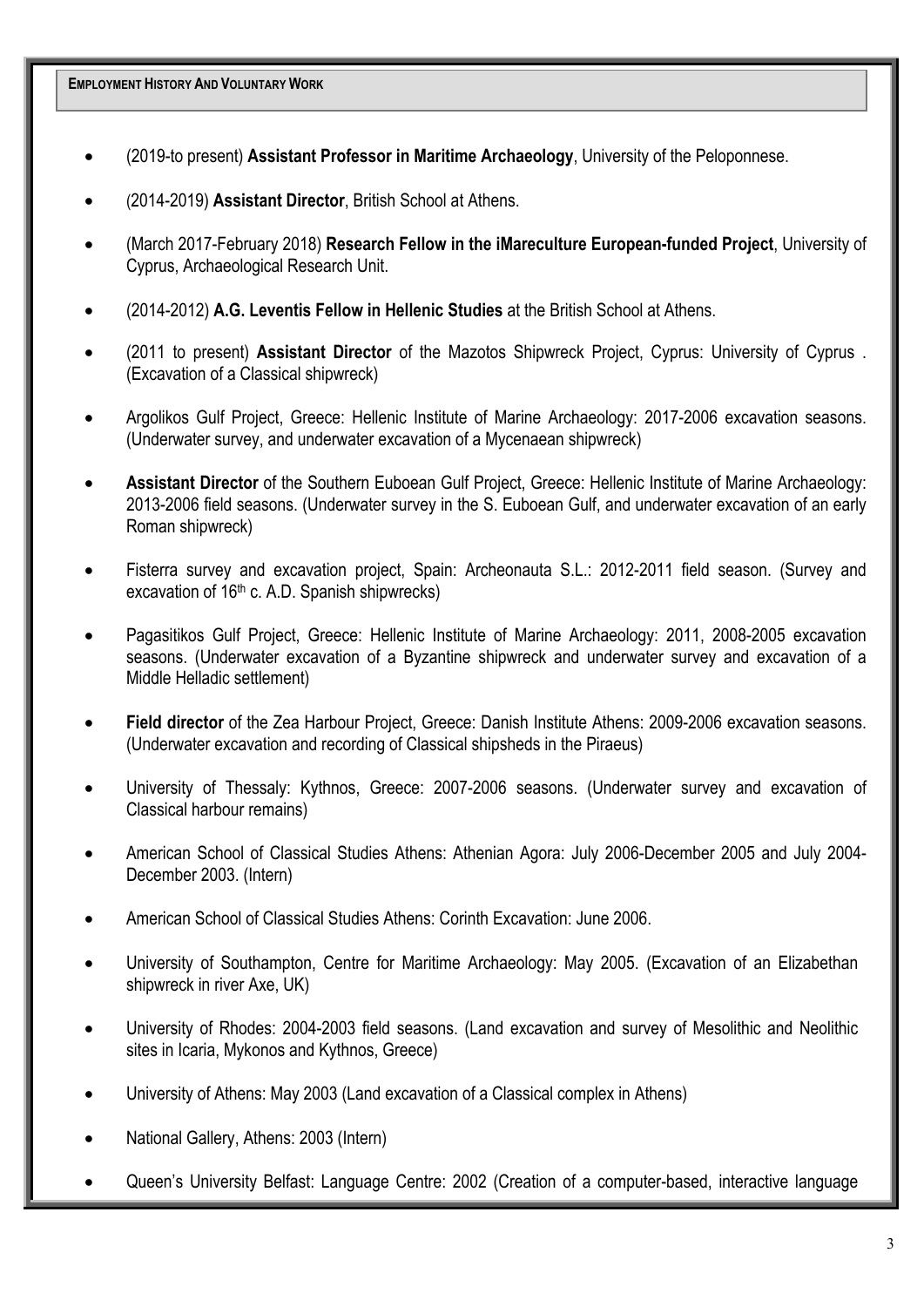**INVITED TALKS/ CONFERENCES/ LECTURES**

- (2019) **Upper House Seminar, British School at Athens.** Invited talk: Exorcising Fear: ritual performances in Classical Athens.
- (2019) **Classical Archaeology Group Seminar, Oxford.** Invited talk: Dancing fear away: basic human fears and Athenian religious rituals.
- (2018) **History Seminar, Classics Faculty Cambridge.** Invited talk: Chaos and Greek polytheism.
- (2018) **Public Lecture Series entitled Black Mirror and Interface Culture**. Invited talk on the theme 'Pass over; space and transcendence (San Junipero)'.
- (2017) **Classical Archaeology Group Seminar, Oxford.** Invited talk: A phenomenological reading of the Athenian Adonia.
- (March 2017-November 2016) **Open lecture series co-organised by the BSA and the Museum of Cycladic Art.** Organisers: Dr. Chryssanthi Papadopoulou, Dr. Aris Anagnostopoulos, Dr. Nikolas Papadimitriou. Series title: **Archaeology and Psychoanalysis**.
- (2017) Paper presented in the **Archaeology and Psychoanalysis** lecture series: The body and Identity; the case of the Arkteia.
- (2017) **British School at Athens Friends Seminar**. Invited talk: The Arkteia festival at Brauron.
- (2016) **Swedish Institute at Athens, Greek religion seminar series**. Invited talk: A phenomenological reading of the Adonia.
- (2016) **Archaeological Dialogues 2016,** Mytilini, Panel organiser: Archaeology and Psychoanalysis: Approaches on Absence. Panel co-organised with Dr. Aris Anagnostopoulos.
- (2016) **Archaeological Dialogues 2016,** Mytilini, Paper title: Archaeology in the age of hyperreality: interrogating absence.
- (2015) **The stuff of the gods: the material aspects of religion in ancient Greece, Athens, Conference organised by the Swedish Institute at Athens & the British School at Athens.** Invited paper: Of mice and archaeologists.
- (2014) **ASA 2014, Anthropology and Enlightenment,** Edinburgh, Panel organiser: Humanity at Sea; hybridity and seafaring. Panel co-organised with Dr. Nicolas Argenti.
- (2014) **ASA 2014, Anthropology and Enlightenment,** Edinburgh, Paper title: The philosophical archetype of the ship: a boat-journey to metaphors and dreams.
- (2014) **Upper House Seminar, British School at Athens.** Invited talk: The philosophical archetype of the ship: a boat-journey to metaphors and dreams'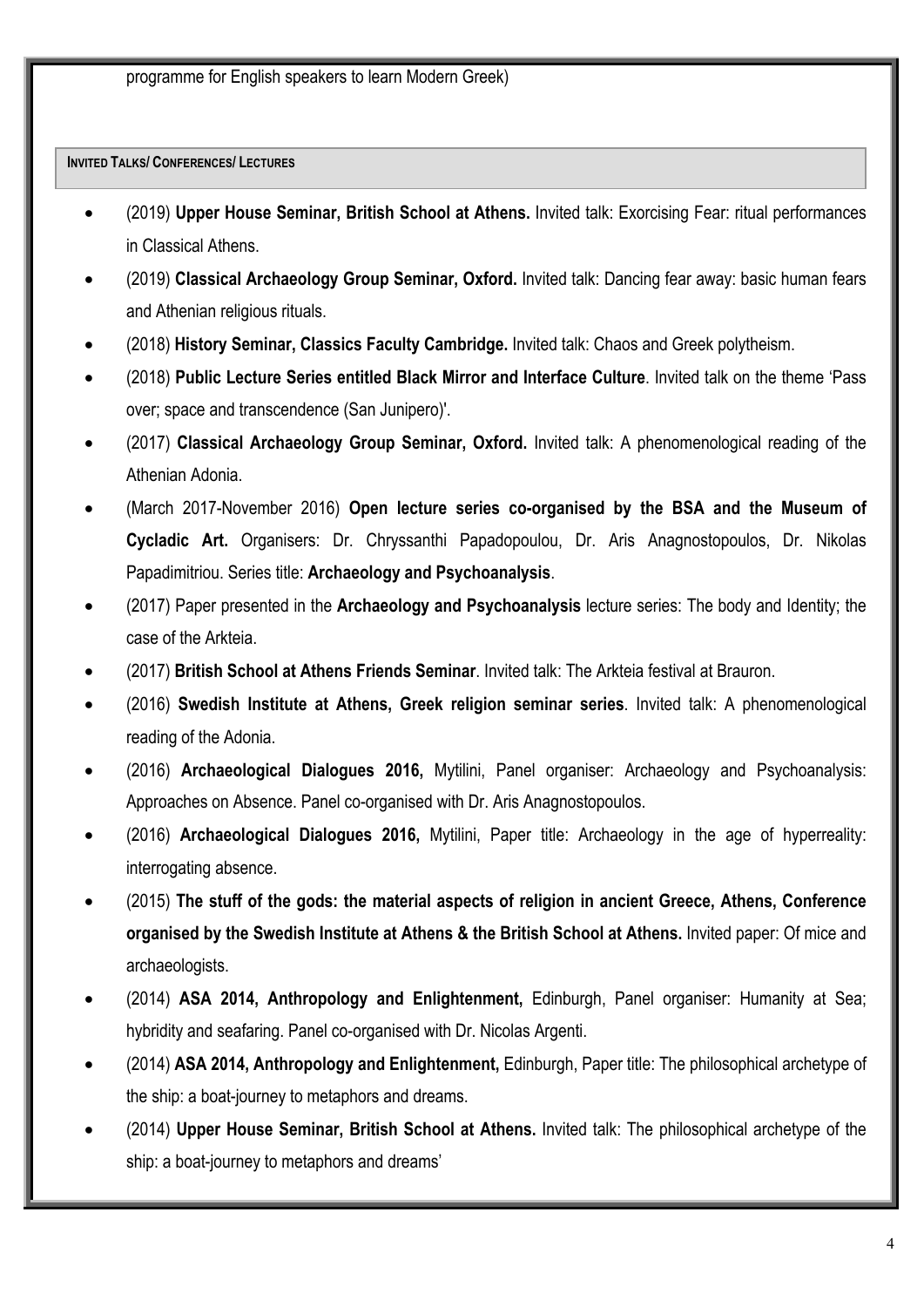- (2014) **Theoretical Archaeology Seminar at Athens, Irish Institute of Hellenic Studies at Athens.** Invited seminar: The phenomenon of the phantom place and ships.
- (2013) **Archaeological Research Unit, University of Cyprus**. Invited talk: Artemis and Aphrodite in the Piraeus; on the emplacement, displacement and replacement of cults.
- (2013) **World Archaeology Conference 7,** Dead Sea**,** Jordan. Paper title: Sacred Space in Place.
- (2012) **Upper House Seminar, British School at Athens.** Invited talk: Cults in context; goddesses and the Piraeus.
- (2010**) 44th Exeter Maritime History Conference.** Paper title: The Athenian navy in the fifth century: facts and fiction.
- (2010) **Theoretical Archaeology Group USA:** Brown, Providence. Paper title: Transforming the surroundings and its impact on cult rituals: the case study of Artemis Mounichia.
- (2009) **FIEC-2009 (Fédération internationale des associations d'etudes classiques),** Berlin. Paper title: The nautical deities of Classical Athens.
- (2009) **Hellenic Center Memorial evening for Nicolas Coldstream**, London. Invited talk: The navy in 5th c. Athens: evidence from Athenian religion.
- (2008) **Tropis 10: International Symposium on Ship Construction in Antiquity,** Hydra. Paper title: A 2nd c. B.C. shipwreck in the Southern Euboean gulf (joint presentation with Ioannis Sapountzis and Myrto Michali)
- (2008) **Aphrodite Revealed: A goddess disclosed:** International conference, Reading. Paper title: The Athenian fleet and the iconography of Aphrodite on pottery.
- (2008) **King's College Classics Seminars,** London. Invited talk: Apollo Delphinios, a maritime deity in 5thcentury Athens.

**TEACHING EXPERIENCE/ COURSE DESIGN AND COURSE COORDINATION**

- (2020) **University of the Peloponnese,** undergraduate courses "The archaeology and anthropology of the sea", "Ancient Greek religion and rituals", "Introduction to maritime archaeology", "Field archaeology on land and underwater", postgraduate lectures in both departmental MA programms.
- (2019-14) **British School at Athens** 46th, 45th, 44th, 43rd and 42nd Annual Course for Undergraduates: The archaeology and topography of Ancient Greece. Course designer, organiser and lecturer.
- (2018-2017) **UCL/BSA Teacher Study Day,** One-day courses on Fifth-century Athens (2018) and Recovering the past (2017). Lectures on recent archaeological discoveries in Attica (2018), the Athenian navy (2017) and Greek theatres (2017).
- (2018, 2016, 2014) **British School at Athens**, Teachers Course (professional development course): The Persian Wars and Athenian Democracy. Course designer, organiser and lecturer.
- (2018-14) **British School at Athens** Postgraduate courses in Greek Epigraphy and Greek Numismatics.